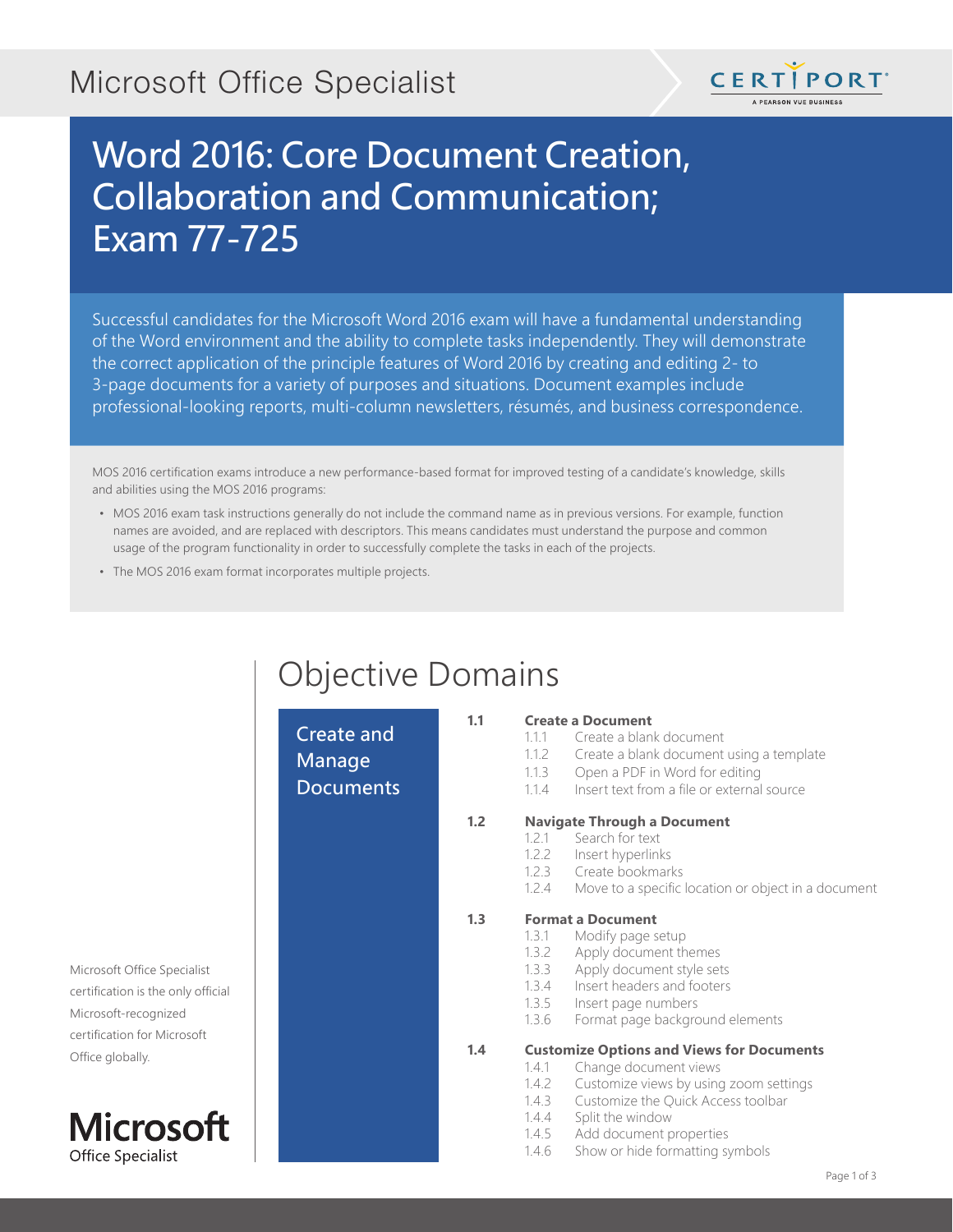### MOS Word 2016

| <b>Create and</b><br>Manage<br><b>Documents</b> | 1.5 | <b>Print and Save Documents</b><br>1.5.1<br>Modify print settings<br>1.5.2<br>Save documents in alternative file formats<br>1.5.3<br>Print all or part of a document<br>1.5.4<br>Inspect a document for hidden properties or personal information<br>1.5.5<br>Inspect a document for accessibility issues<br>1.5.6<br>Inspect a document for compatibility issues |
|-------------------------------------------------|-----|-------------------------------------------------------------------------------------------------------------------------------------------------------------------------------------------------------------------------------------------------------------------------------------------------------------------------------------------------------------------|
| Format Text,<br>Paragraphs,<br>and Sections     | 2.1 | <b>Insert Text and Paragraphs</b><br>Find and replace text<br>2.1.1<br>2.1.2<br>Cut, copy and paste text<br>2.1.3<br>Replace text by using AutoCorrect<br>2.1.4<br>Insert special characters                                                                                                                                                                      |
|                                                 | 2.2 | <b>Format Text and Paragraphs</b><br>2.2.1<br>Apply font formatting<br>2.2.2<br>Apply formatting by using Format Painter<br>2.2.3<br>Set line and paragraph spacing and indentation<br>2.2.4<br>Clear formatting<br>2.2.5<br>Apply a text highlight color to text selections<br>2.2.6<br>Apply built-in styles to text<br>2.2.7<br>Change text to WordArt         |
|                                                 | 2.3 | <b>Order and Group Text and Paragraphs</b><br>2.3.1<br>Format text in multiple columns<br>2.3.2<br>Insert page, section, or column breaks<br>2.3.3<br>Change page setup options for a section                                                                                                                                                                     |
| <b>Create Tables</b><br>and Lists               | 3.1 | <b>Create a Table</b><br>Convert text to tables<br>3.1.1<br>3.1.2<br>Convert tables to text<br>3.1.3<br>Create a table by specifying rows and columns<br>3.1.4<br>Apply table styles                                                                                                                                                                              |
|                                                 | 3.2 | <b>Modify a Table</b><br>3.2.1<br>Sort table data<br>Configure cell margins and spacing<br>3.2.2<br>3.2.3<br>Merge and split cells<br>3.2.4<br>Resize tables, rows, and columns<br>3.2.5<br>Split tables<br>Configure a repeating row header<br>3.2.6                                                                                                             |
|                                                 | 3.3 | <b>Create and Modify a List</b><br>3.3.1<br>Create a numbered or bulleted list<br>3.3.2<br>Change bullet characters or number formats for a list level<br>3.3.3<br>Define a custom bullet character or number format<br>3.3.4<br>Increase or decrease list levels<br>3.3.5<br>Restart or continue list numbering<br>3.3.6<br>Set starting number value            |